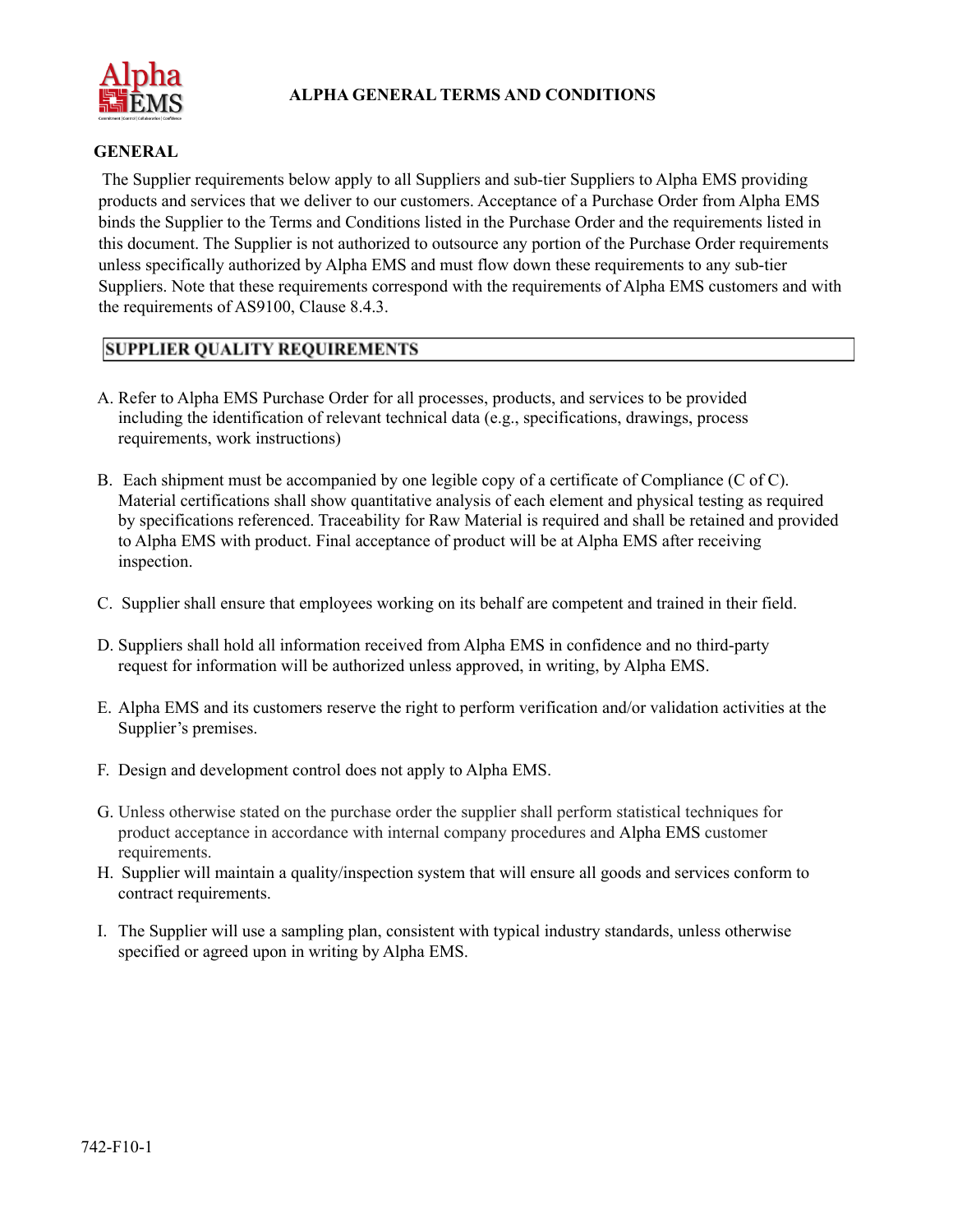- J. The need to:
	- When requested by Alpha EMS in writing, Suppliers will maintain a Quality Management System.
	- Alpha EMS will use customer designated or approved external providers when required by the customer
	- Alpha EMS is to be contacted (by the supplier) in the event of nonconforming product/material. Arrangements for the approval of supplier nonconforming product/material must be as directed by an Alpha EMS authorized manager or designee.
	- To prevent the purchase of counterfeit parts supplier will institute controls that include the requirement of Material Certificates, Certificates of Conformity, and/or other supporting documentation as is appropriate. Material and part substitutions are not allowed.
	- Suppliers will notify Alpha EMS of any change in ownership, management, or location and are subject to re-survey and approval. Supplier will notify Alpha EMS of any product or process changes or changes in approval status that affect any products and are subject to resurvey and approval.
	- Suppliers shall flow-down to Sub-Tier Suppliers the applicable requirements as required by the purchase order.
	- When requested by Alpha EMS or its customers, Supplier will provide test specimens for inspection/verification, investigation and/or auditing purposes.
	- Unless stated on the purchase order the supplier shall retain records in accordance with the Suppliers internal requirements and Alpha EMS customer requirements where applicable.
	- The record retention period for Suppliers will be flowed down from Alpha's customer purchase order & Quality Manual
	- $\bullet$  The minimum record retention period for Suppliers we be three (3) years with the exception if any of Alpha EMS customers has a different requirement on their purchase order or on their Supplier Quality Manual that will be flowed down and take precedence.
	- Suppliers will confirm in writing or by email "confirmation of destruction" of records after the record retention period has been exhausted.
	- Products related to aerospace projects should have date code not older than 12 months upon receipt. All other products should have date code not older than 24 months upon receipt.
- K. Alpha EMS and Alpha EMS customers reserve the right to perform an on-site inspection of the Supplier's facility or visit the facility. Alpha EMS will give reasonable notification to the Supplier prior to the on-site inspection. The on-site inspection may include surveillance of the Supplier's facilities, procedures, production methods, processes, and the Supplier's Quality System. The Supplier shall furnish, at no cost, the necessary data as required by applicable Purchase Orders, specifications, and inspection instructions to facilitate the on-site inspection.
- L. The supplier is fully responsible for ensuring that all persons involved with the processing and fulfillment of Alpha EMS order are of their contribution to product or service conformity, their 742-F10-1